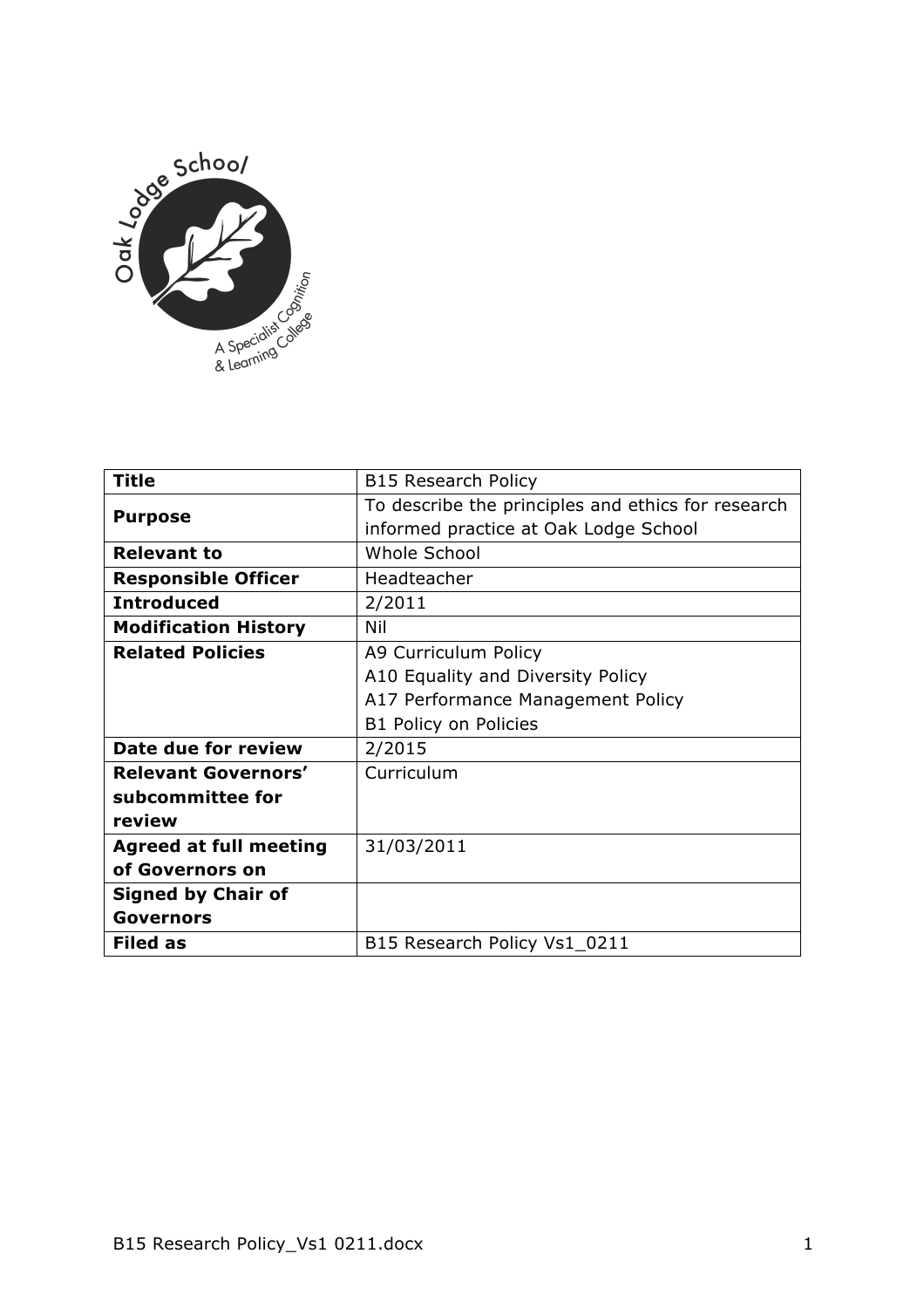## **Rationale**

At Oak Lodge the promotion of enquiry and research is a strategic priority. We believe that school-based enquiry and research can make an important contribution to self-evaluation, self-improvement and the professional learning of staff, which impacts positively on outcomes in the classroom.

## **Core Principles**

Lawrence Stenhouse defined research as 'systematic enquiry made public'. He argued that research enquiry aims to solve problems by the achievement of understanding (Stenhouse 1980, pp1). Graham Handscomb and John MacBeath developed this concept and proposed that schools could become research engaged by placing research activity 'at the heart of the school, its outlook, systems and activity' (Handscomb and MacBeath, 2003). They suggest that a research engaged school has four main features:

- It has a research orientation
- It has a research rich pedagogy
- It promotes research communities
- It puts research at the heart of school policy and practice.

Research engagement in a research-engaged school is:

- focused on school improvement
- about improving teaching and learning
- shared among all staff
- supported by school leaders and governors
- seen as a professional development activity
- used for educational decision making
- embedded in school systems and culture
- a platform for the development of learning communities, both within and outside the school
- an opportunity for collective reflection on pedagogy, assessment, curriculum and leadership
- involvement in large and small research projects
- a link between schools and education policy

At Oak Lodge we believe that: -

- Research will establish a connection through national and international communications for evidenced based practice in the education of CLDD and ASC
- Research-informed practice gives teachers the ability to contribute to whole-school improvement for the benefit of their students.
- Research provides a forum for the sharing and dissemination of knowledge to promote the development of SEN policy.
- Research should be relevant to the school, as well as the individuals directly involved.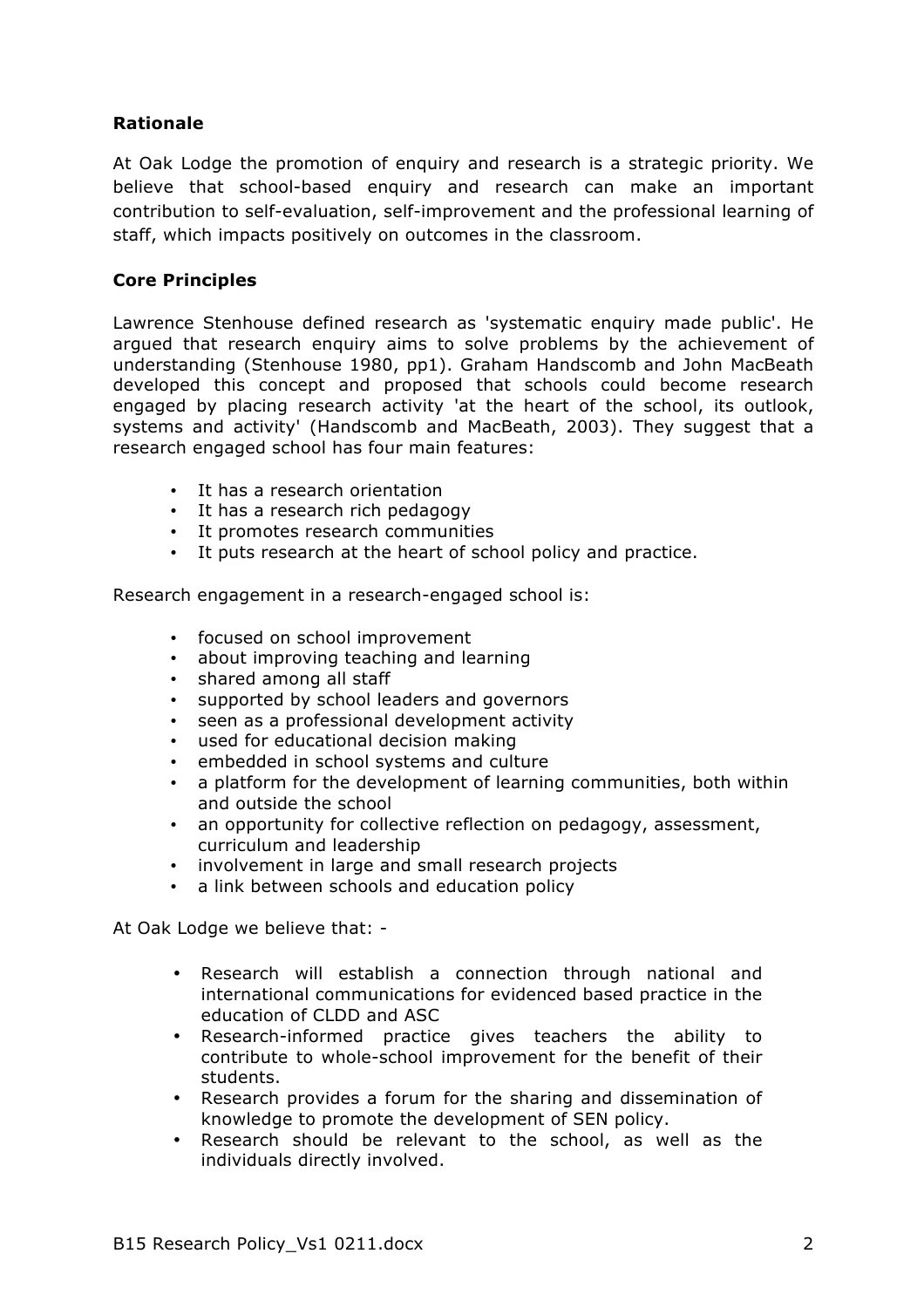- Research projects can supply the opportunity for teachers to investigate and interpret elements of their practice in a detailed and systematic fashion
- Undertaking/facilitating research in their classrooms gives teachers the opportunity to find out more about how students experience learning. This can impact positively on their pedagogical understanding and improve their practice
- Research engagement can open a dialogue between school leaders, teachers, support staff, students, parents and governors. It can improve understanding of the needs and concerns of all groups and help to create a 'learning community'
- Research engagement can provide sound professional knowledge for educational decision-making. It can help to explain cause and effect and provide a means of investigating the effectiveness of new initiatives, technology or teaching methods
- Becoming engaged in research can inspire curiosity, interest and professional discussion among staff in a school thus facilitating a shared ethos built on improving and evaluating practice.
- Research engagement can contribute to career development leading to staff receiving recognition for enquiry activities as part of their CPD portfolios. Experience of research is likely to help those seeking promotion, especially for anyone wishing to become a CPD coordinator, Advanced Skills Teacher, or Headteacher.

It is important that school's capacity and motivation for research engagement is supported through partnerships with key organisations. We already work closely with Kings College London, The London Institute of Education, Middlesex University and the Specialist Schools and Academies Trust. We are committed to building and developing our existing links, whilst further expanding our range of research partners.

## **Research Ethics**

'Research Ethics' refers to the moral principles guiding research, from its inception through to completion and publication of results and beyond – for example, the disposal of data and physical samples after the research has been published.

Whether a piece of research is carried out by one of our partners or by members of our school community it is important to make sure that the rights, dignity, health, safety and privacy of research subjects and the integrity of the educational environment is protected. We also need to protect the health, safety, rights and academic freedom of researchers and the reputation of Oak Lodge School as a centre for properly conducted, high quality research.

Members of the Oak Lodge school community carrying out school-based research must ensure that: -